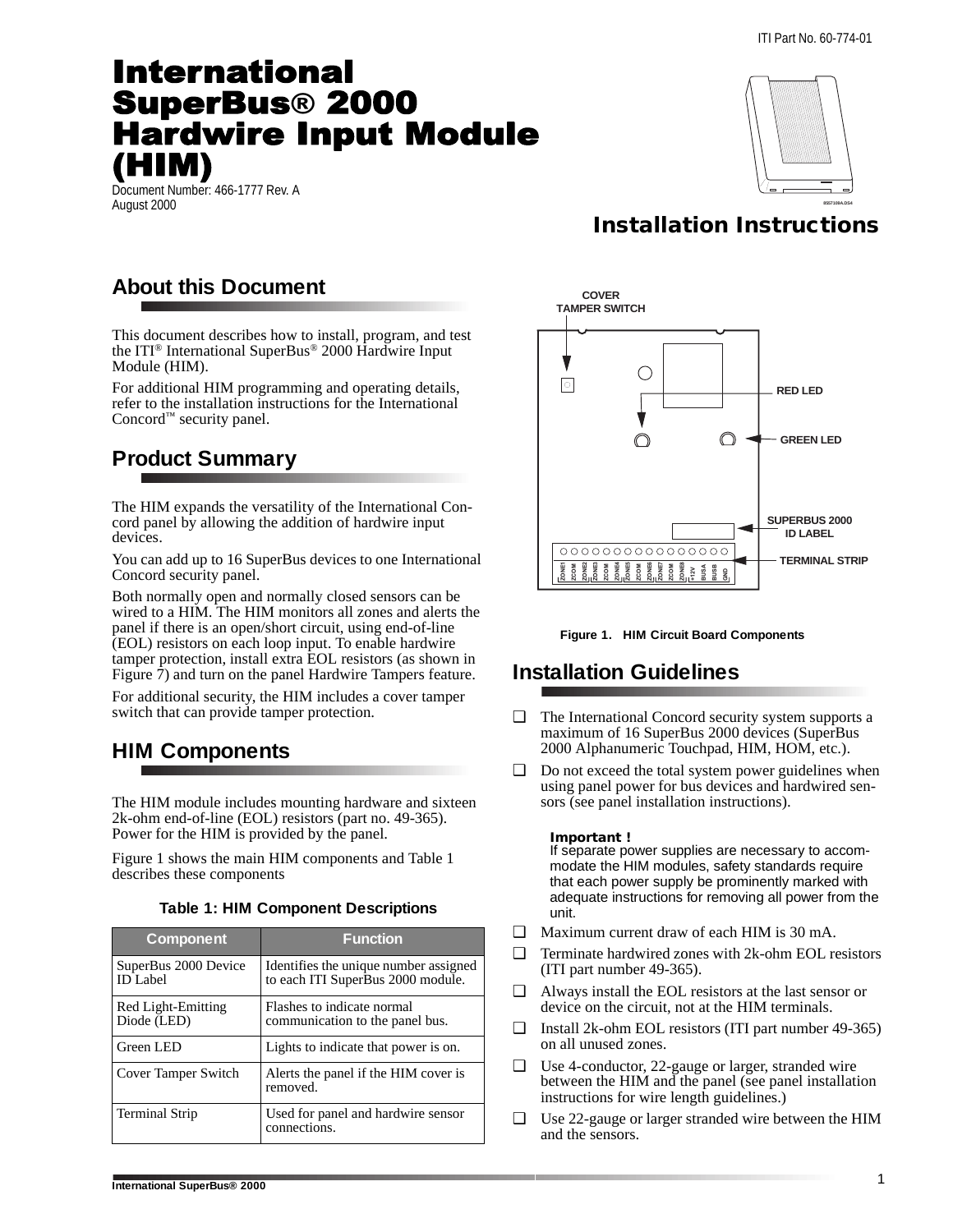❑ If you are replacing an existing HIM, then you must delete the existing HIM information from panel memory before installing this HIM. See the panel installation instructions for details.

### **Tools and Supplies Needed**

- ❑ Screwdriver
- ❑ 3/8 -inch #6-32 self-tapping screws (included)
- ❑ #6 panhead screws
- ❑ 22-gauge or larger stranded hookup wire

### **Installation**

To comply with safety standards, the HIM module, or the cabinet in which the HIM module is mounted, must be secured to the building structure before operation.

The SuperBus 2000 HIM can be mounted

- ❑ on a wall,
- ❑ inside a SuperBus Accessory Enclosure, or
- ❑ inside a Concord metal cabinet.

### **CAUTION**

To prevent damaging the panel or card, remove AC power from the panel and disconnect backup battery before installation.

## **CAUTION**

You must be free of all static electricity when handling electronic components. Touch a bare metal surface before touching the circuit board.

### **Mounting the HIM in a SuperBus Accessory Enclosure**

- 1. Remove AC power from the panel and disconnect the backup battery.
- 2. Remove the HIM cover and set it aside [\(Figure 4](#page-2-0)).
- 3. Place the back plate inside the cabinet and line up the module mounting holes with the cabinet mounting holes (Figure 2).

4. Secure the back plate to the cabinet with four #6-32 self-tapping screws as shown.



**Figure 2. SuperBus Accessory Enclosure**

### **Mounting the HIM in a Concord Cabinet**

- 1. Remove AC power from the panel and disconnect the backup battery.
- 2. Remove and discard the HIM cover [\(Figure 4\)](#page-2-0).
- 3. Open the panel cabinet cover.
- 4. Slide the module backplate onto the two module mounting clips located on the top-left, top-center, or top-right corner of the cabinet (Figure 3).



**Figure 3. Mounting Module in International Concord Cabinet**

5. Install the supplied standoff between the module backplate and the circuit cards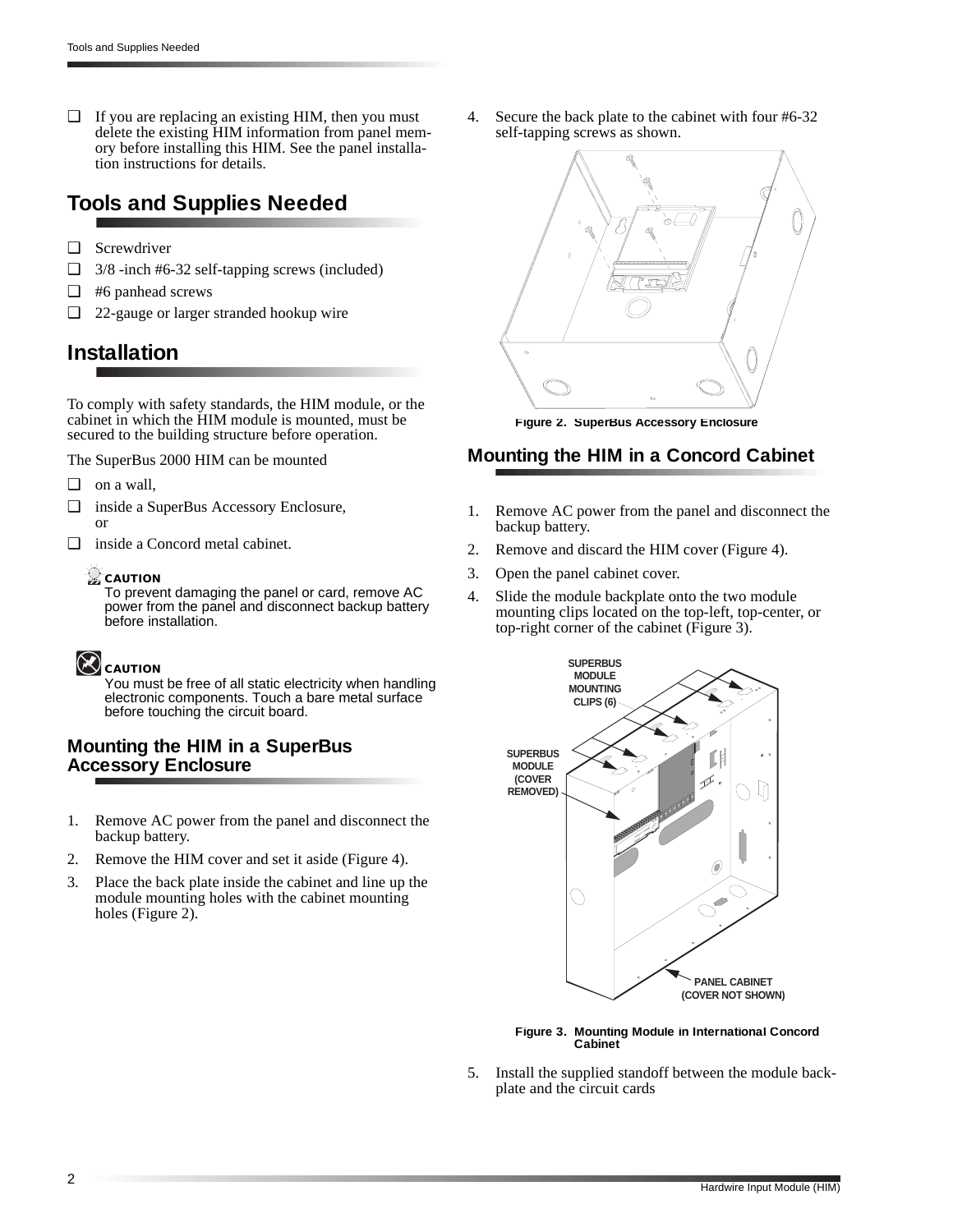### <span id="page-2-0"></span>**Mounting the HIM on a Wall**

- 1. Remove AC power from the panel and disconnect the backup battery.
- 2. Remove the HIM cover and set it aside (Figure 4).
- 3. Place the back plate on the wall and mark the mounting holes (Figure 5)
- 4. Drill holes and insert appropriate anchors.
- 5. Secure the back plate to the wall with panhead screws.



**Figure 4. Removing the Cover**



**Figure 5. Mounting Holes**

### **Wiring**

.

This section describes how to wire the HIM to an International Concord panel and how to wire various hardwire sensors to the HIM terminals.

#### **To wire the HIM to a panel:**

- 1. Remove AC power from the panel and disconnect the backup battery.
- 2. Wire the HIM to the panel as shown in Figure 6 and Table 2. For specific SuperBus 2000 wiring details, see the panel installation instructions.



**Figure 6. Wiring HIM to the Panel**

| Table 2: HIM SuperBus 2000/Panel Wiring |  |  |  |
|-----------------------------------------|--|--|--|
|-----------------------------------------|--|--|--|

| NONDRESS<br>SOME HANGE HANGE HANGE<br>SOME HANGE HANGE HANGE HANGE<br>SOME HANGE HANGE HANGE HANGE HANGE HANGE HANGE HANGE HANGE HANGE HANGE HANGE HANGE HANGE HANGE HANGE HANGE HA<br>SOME HANGE HANGE HANGE HANGE HANGE HANGE HANGE HANG<br>Figure 6. Wiring HIM to the Panel<br>Table 2: HIM SuperBus 2000/Panel Wiring | <b>PANEL</b><br><b>TERMINALS</b><br><b>GND</b><br><b>BUS B</b><br><b>BUS A</b><br>DC OUT |
|----------------------------------------------------------------------------------------------------------------------------------------------------------------------------------------------------------------------------------------------------------------------------------------------------------------------------|------------------------------------------------------------------------------------------|
|                                                                                                                                                                                                                                                                                                                            |                                                                                          |
| <b>HIM Terminals</b>                                                                                                                                                                                                                                                                                                       | <b>International Concord</b><br><b>Terminals</b>                                         |
| $+12V$                                                                                                                                                                                                                                                                                                                     | 1                                                                                        |
| <b>BUS A</b>                                                                                                                                                                                                                                                                                                               | $\overline{c}$                                                                           |
| <b>BUS B</b>                                                                                                                                                                                                                                                                                                               | 3                                                                                        |

#### **To wire hardwire sensors to the HIM:**

- 1. See [Figure 7](#page-3-0) for an example of how to connect up to eight NC or NO circuits to the HIM.
- 2. See [Figure 8](#page-3-0) for an example of connecting hardwire smoke sensors to the HIM.
- 3. Install a 2k-ohm EOL resistor (ITI part number 49-365) on all unused HIM zones

#### **Note**

When installing the Power Supervision Module (ITI part # 60-798), a 2k-ohm EOL resistor is not needed since it is included on the module.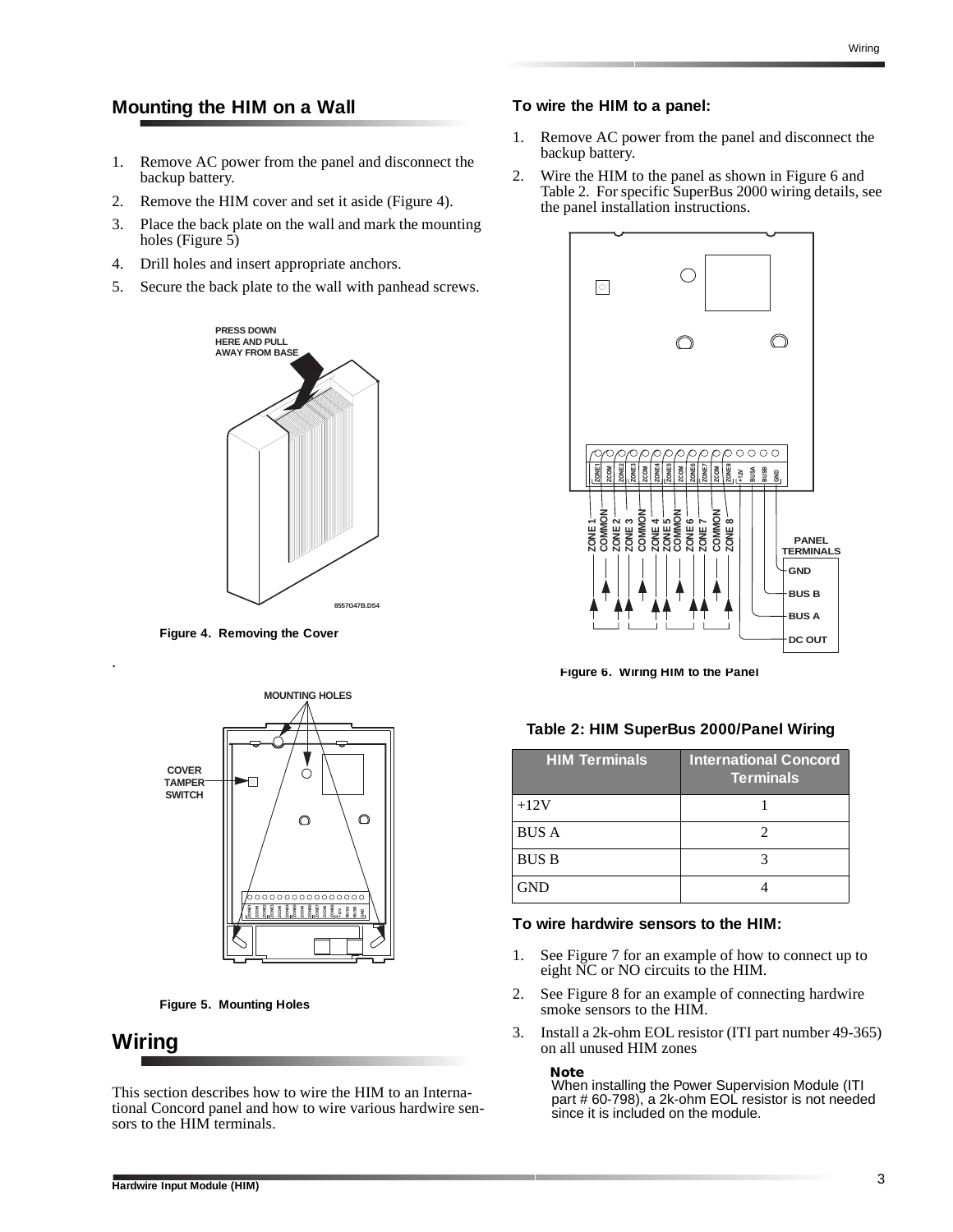<span id="page-3-0"></span>.



**Figure 7. Connecting NC and NO Circuits to the HIM**

### **Power Up and Bus Communication**

This section describes how to power up the panel and the HIM and get them communicating with each other.

#### **To power up the panel and verify HIM bus communication:**

- 1. Verify that all wiring between the panel, touchpad and HIM is correct.
- 2. Connect the panel battery then restore AC power to the panel. Alphanumeric touchpad displays should momentarily indicate *SCANNING BUS DEVICES*.

#### **Note**

The International Concord security panel scans and automatically "learns" the device ID number of each bus device when the panel is first powered up. The panel then assigns a unique "address" to each bus device.

- 3. Enter program mode by pressing  $\overline{B}$  + **installer CODE**  $\overline{1}$  (**default** = **54321**) +  $\overline{0}$  +  $\overline{0}$ . The touchpad should display *SYSTEM PROGRAMMING*.
- 4. Press  $\blacksquare$  and the display shows *SECURITY*.



**Figure 8. Connecting Hardwire Smoke Sensors to the HIM**

- 5. Press **A** or **B** until the display shows *ACCESSORY MODULES*, then press **圉**. The display should read *BUS DEVICES*.
- 6. Press  $\mathbf{H}$ . The display shows the unit number 00 and its device ID number.
- 7. Press  $\overline{A}$  or  $\overline{B}$  to cycle through all bus unit numbers until the HIM device ID number appears. For example: UNIT - ID 06 - NNNNNNNN

where  $06$  is the unit number assigned by the panel and *NNNNNNNN* is the device ID number on the HIM label.

#### **Note**

If the HIM device ID does not appear, remove AC power from the panel, disconnect the backup battery, and verify that all wiring is correct.

- 8. After verifying the HIM device ID (by checking it against the SuperBus 2000 device ID label on the HIM circuit board), press  $\blacksquare$  repeatedly until the display shows *SYSTEM PROGRAMMING*.
- 9. Press A or B until the display shows *EXIT PRO-GRAMMING READY*.
- 10. Press  $\mathbf{\mathcal{F}}$  to exit program mode. The display shows the day, date, and time*.* The green HIM LED should be on to indicate power and the red HIM LED should be flashing to indicate successful communication with the panel.

#### **Note**

If the red LED is not flashing, remove AC power from the panel, disconnect the backup battery, and verify that all wiring is correct.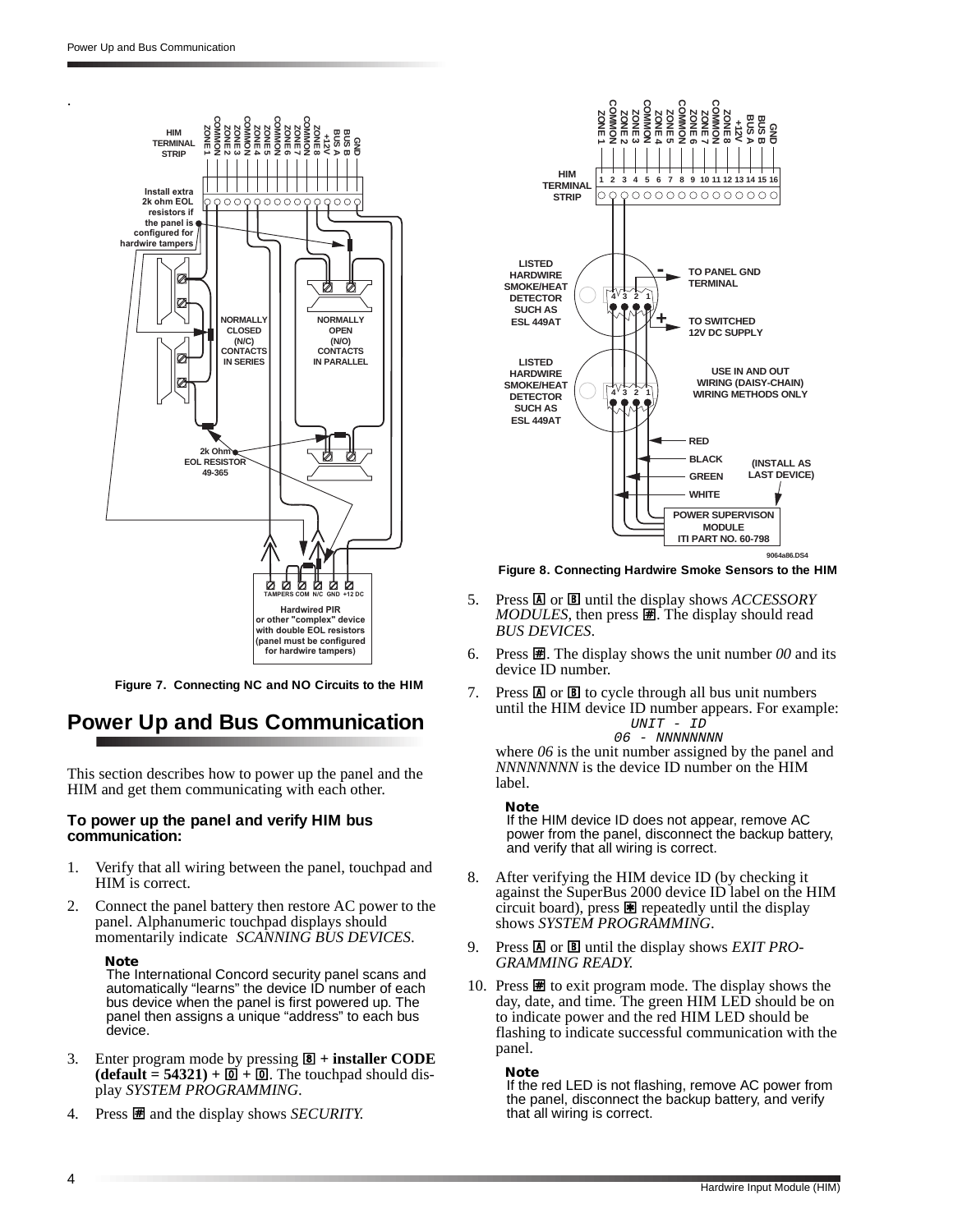## **Programming and Testing**

Refer to the specific panel installation instructions for replacing bus devices, adding (learning) hardwire sensors into panel memory, and testing sensors.

If the International Concord system uses hardwire sensors only, turn off the *Receiver Failure* feature in the panel. Refer to the panel installation instructions for details.

### **Replacing the HIM Cover**

#### **To replace the HIM cover on wall mount installations:**

- 1. Insert the two tabs at the bottom of the module back plate into the slots of the cover.
- 2. Swing the cover up and press onto the back plate until it clicks into place.

**Note**

When the HIM is mounted inside a SuperBus Accessory Enclosure or a metal Concord cabinet the cover is not used and may be discarded.

### **Troubleshooting**

Table 3 describes what to do if the module does not work correctly.

### **Table 3. Troubleshooting**

| <b>Problem</b>                                                                                        | <b>Action/Solution</b>                                                                                                                                                                                                                                                                                                                                                                                                     |
|-------------------------------------------------------------------------------------------------------|----------------------------------------------------------------------------------------------------------------------------------------------------------------------------------------------------------------------------------------------------------------------------------------------------------------------------------------------------------------------------------------------------------------------------|
| The green POWER<br>LED stays off.                                                                     | 1.<br>Check for incorrect wiring<br>connections.<br>2.<br>Make sure the panel AC<br>power is on and the backup<br>battery is connected.<br>3.<br>If the LED still remains off,<br>replace the module.                                                                                                                                                                                                                      |
| The red BUS LED<br>doesn't flash to<br>indicate<br>communication<br>between the panel<br>and the HIM. | 1.<br>Verify that the panel recog-<br>nizes the module by entering<br>program mode (see specific<br>panel installation instruc-<br>tions).<br>2.<br>Check for incorrect wiring<br>connections.<br>3.<br>If the LED still doesn't flash,<br>replace the module.                                                                                                                                                             |
| The red BUS LED<br>blinks but the<br>system does not<br>respond when zones<br>are tripped.            | 1.<br>Re-initialize the panel by dis-<br>connecting and reconnecting<br>panel power.<br>2.<br>Make sure the zone has been<br>"learned" into panel memory.<br>3.<br>Verify that the panel recog-<br>nizes the module by entering<br>program mode (see specific<br>panel <i>Installation Instruc-</i><br>tions).<br>4.<br>Remove zones and try install-<br>ing the module without the<br>zones.<br>5.<br>Replace the module. |